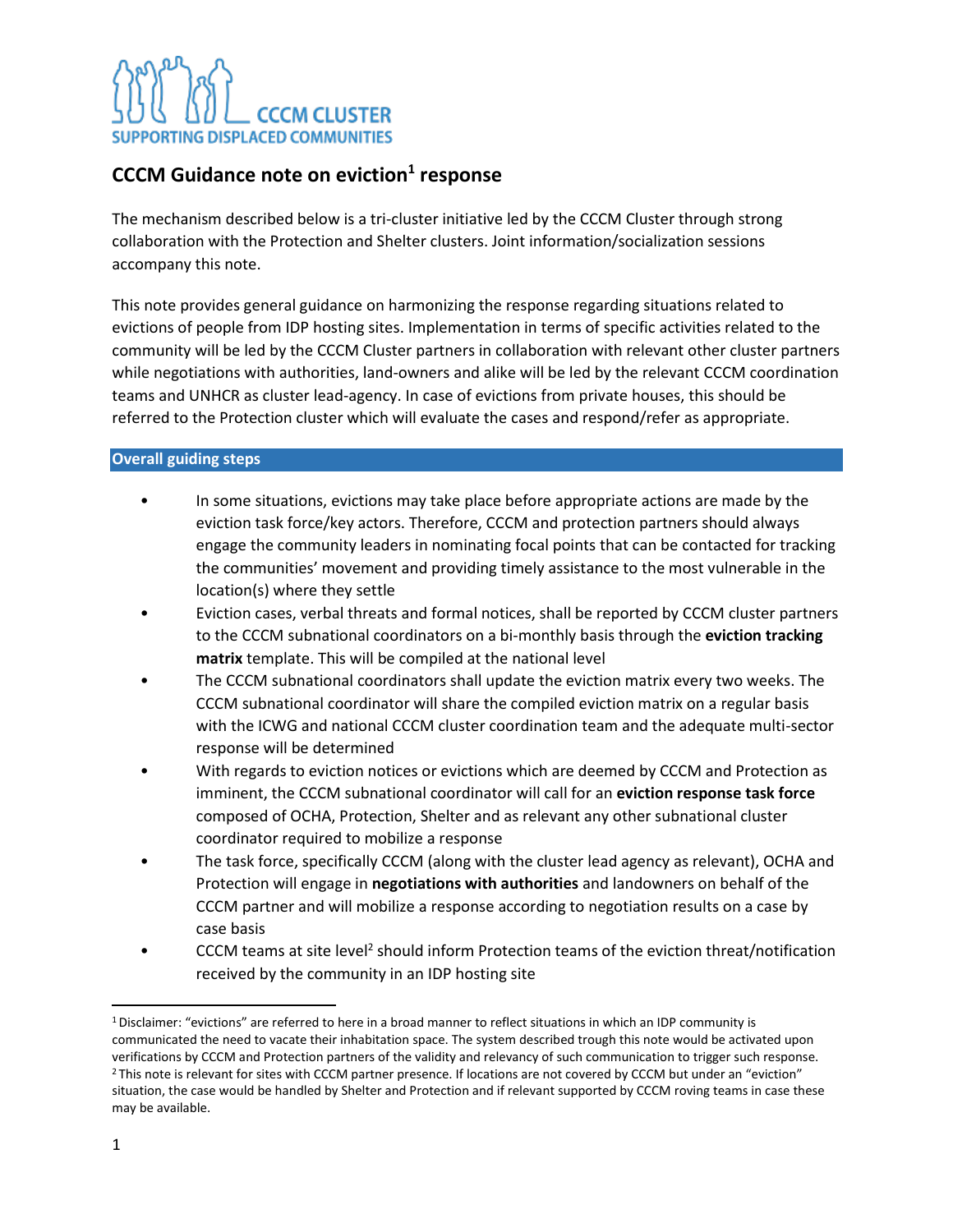- HLP partner should be engaged in all cases where this specialist support is needed. Coordination between the HLP partner, CCCM partner, CCCM Cluster and Protection Cluster is required before any action is taken. This coordination should determine and/or trigger the support of the HLP partner where required.
- In case no protection team is available in the site, the CCCM partner should refer to the CCCM subnational coordinator

#### **Guiding principles**

- CCCM partners (or any other humanitarian agency) should discourage relocations of IDPs and advocate against such action at the extent possible.
- Negotiations regarding relocation of IDPs to other sites should not be undertaken unless there is an eviction notice which includes clear communication of date of eviction and only following specified coordination system.
- CCCM partners shall not participate in forced relocations of IDPs.
- **No services should be discontinued until a clear eviction notice is issued including starting date of eviction.**
- Partners should not engage with the community in premature discussions around relocation and should not contribute to announcing the eviction threat to the community.

#### **General considerations**

As most IDP sites in Yemen are spontaneous and self-settled, evictions may occur at any time often without prior notice. To ensure an organized response, CCCM partners have the responsibility of keeping track and maintaining track of the status of the land the site occupies and the intentions of IDPs present. This should be done by holding consultations with the community in the site only, not by contacting the landowner directly<sup>3</sup>. This information is captured and reported by CCCM partners in two ways: the site reporting tool and the eviction tracking matrix. For all sites on private land with an indication of an upcoming eviction intention, the CCCM partner shall establish a site level contingency eviction response plan with all stakeholders in the respective IDP hosting site. The plan shall consider all details described in this note.

Discussions and negotiations with the authorities with regards to the compiled governorate level eviction tracking matrix should additionally determine:

1. The possibility of implementing more sustainable infrastructure. *Note that any infrastructure designed to serve the IDP population in a site must also serve the host community, as per CCCM cluster Area Based Approach policy.* Development of infrastructure shall then be discussed between the task force, local authorities and the landowners on behalf of relevant cluster implementing partners.

<sup>&</sup>lt;sup>3</sup> In case this cannot be avoided, the CCCM Cluster coordination team needs to be consulted.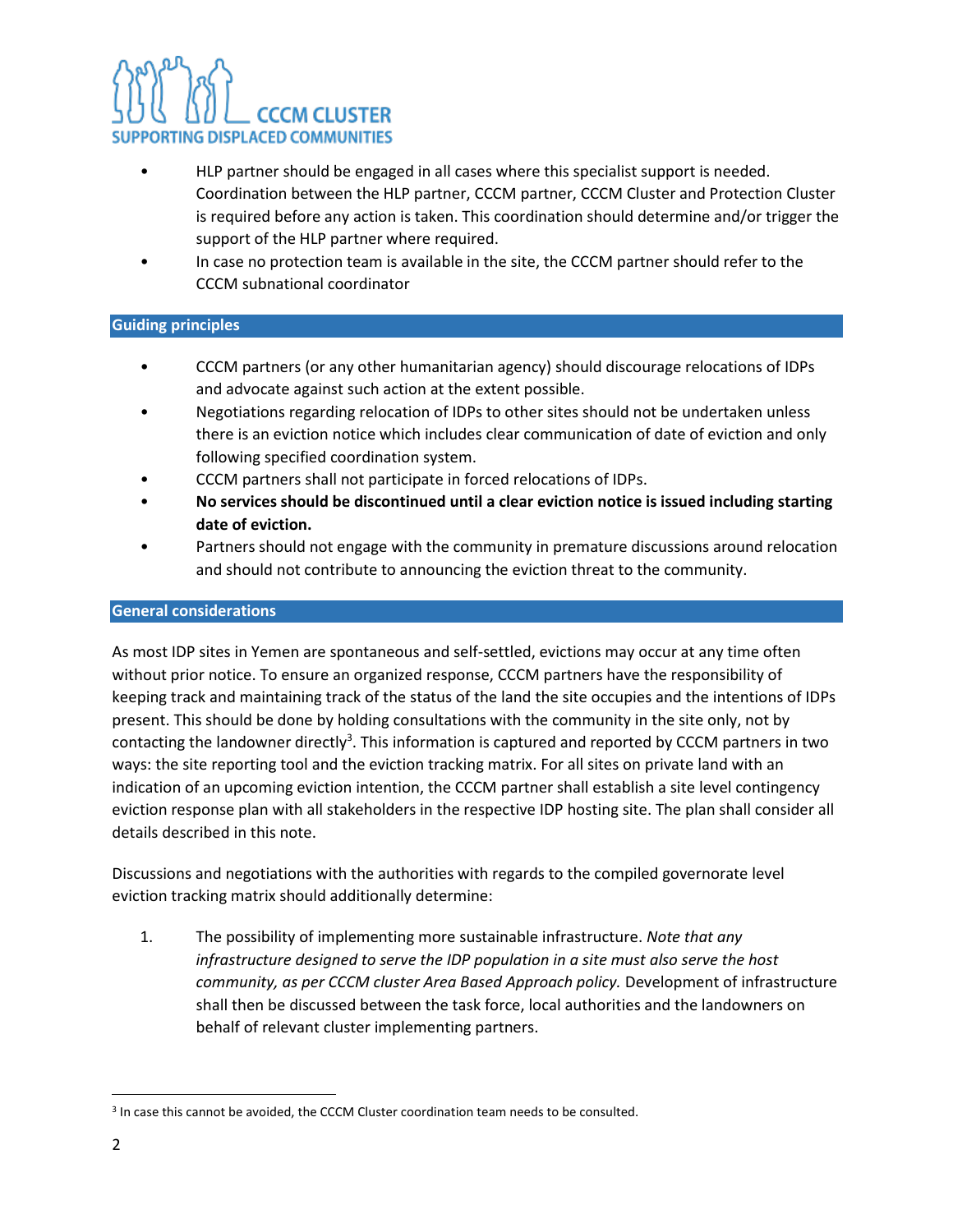2. Considerations related to marginalized communities which often inhabit IDP hosting sites. The CCCM cluster (coordination teams and partners) shall employ a needs-based approach advocating for IDPs, the marginalized and the host community equally based on evidence of needs and not on status; as per CCCM cluster policy.

#### **Guiding steps in case of eviction threats**

- The CCCM partner at the site level should maintain all service providers informed of the threat and ensure continuous delivery of services, as per the usual practice, until (and if) an eviction notice is issued.
- The CCCM partner will keep all service providers informed of all actions regarding negotiations with landowners.
- The CCCM partner should contact and timely inform the CCCM subnational or, where available, CCCM Area Based Coordinator.
- The CCCM subnational coordinator and/or the Area Based Coordinator shall convene (following agreement among the two) and coordinate with relevant other actors, on behalf of the community, negotiation meetings with the landowners, or their legal delegates or ultimately, with those identifying themselves as landowners, to assess the contextual scenario and verify the property documents (to the extent possible land deeds).
- The negotiation meetings should be held only in the presence/with the attendance of the relevant government authorities, Protection partners, the HLP expert -if available-, OCHA representatives and UNHCR head of office, as Cluster Lead Agency.
- The aim of negotiations should be to halt the eviction completely or prolong the stay of IDPs to the greatest extend possible and financially acceptable.

Ideally, the subnational CCCM coordinator and at the minimum, the UNHCR head of office would have met the government authorities prior to the negotiation with the landlord to present the situation and decide on a common approach. The exchanges between the CCCM coordinator, UNHCR and authorities can cover more than one location as per the **Eviction Tracking Matrix**.

The relocation and establishment of new sites or settlements is against national CCCM policy. In case negotiations lead to the authorities declaring the intension to relocate the IDP population, the CCCM partners/CCCM ABA coordinators/subnational coordinators should urgently communicate to the CCCM national coordinators.

CCCM subnational coordinators with support from Protection and OCHA should convene an **Eviction Task Force** including all service providers and/or relevant cluster coordinators to assess the context and plan a **response** effectively.

**NOTE:** *Relocation to another site is the last resort. The first response from CCCM partners is to assess with the Protection partners the intentions of the community and hold focus group discussions to understand what options the population has. The next step is to identify those very vulnerable. In case the eviction occurs, and the population finds alternative locations to relocate to, the CCCM cluster*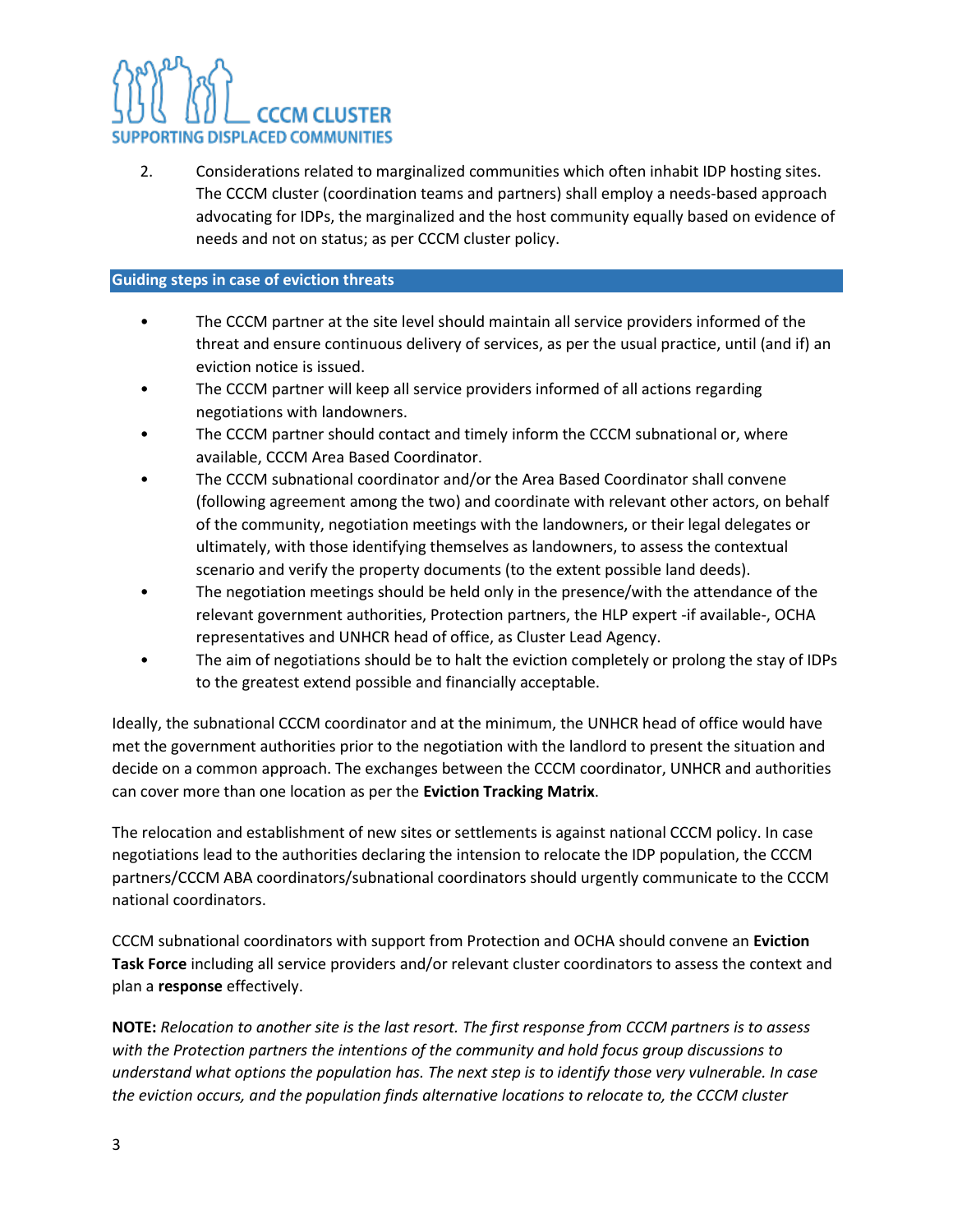*partners will monitor their movements through community leaders and advocate with Protection for multi-purpose cash grants or Shelter for rental support.*

If **the establishment of a new IDP sites is a last resort** and if deemed as a viable option, the task force should refer to the CCCM, Shelter/NFI, Wash, Protection and any other relevant national cluster coordinators for specific guidance and technical assistance.

The establishment of a new IDP site requires several technical and legal actions, starting with the negotiation regarding Housing and Land Propriety HLP, earthworks, levelling and drainage, planning and settlement of housing units and basic infrastructural services, safety and security measures setting in place, site organization and management, and coordination of services delivery. No action shall be taken prior to consultations with national CCCM, Protection and Shelter cluster coordination teams.

#### **Recommendation in case of eviction notices**

**In case of formal eviction notices<sup>4</sup> being issued**, the CCCM partner shall inform all service providers on site and provide updates on the status of negotiations and incoming eviction in a timely manner. Eviction notices should be communicated by the local authorities to the IDPs in the sites – both verbal and written communication. CCCM partners can support with informing IDPs of their options only after IDPs have been informed about lawful eviction by the authorities. The CCCM partners and other humanitarian actors should not be involved in communication regarding the eviction itself as this can create a negative impression and thus reduce acceptance and reputation of humanitarian actors.

CCCM ABA coordinator/subnational coordinator shall hold meetings with the authorities, landowners and task force to advocate based upon the following priority criteria:

- **Notification:** families should be notified and provided with clear information about the eviction, dates and relocation with sufficient time for preparations
- Timeline: Evictions should be postponed until the yearly closure of schools, should not take place during Ramadan and relevant holidays.
- **Transportation:** Families should be provided with transportation by the local authorities; transportation arrangements shall consider families' individuals and their belongings.

Evictions should never be implemented by a military or armed body related to the evicting authorities. Only civilian apparatus related to the authority must be physically present.

**Community engagement is mandatory:** CCCM and protection partners shall organize **FGDs and intention surveys** with the community.

Safe alternative locations with access to minimum services must be provided by the authorities.

<sup>4</sup> These would require verifications and confirmation by the authorities.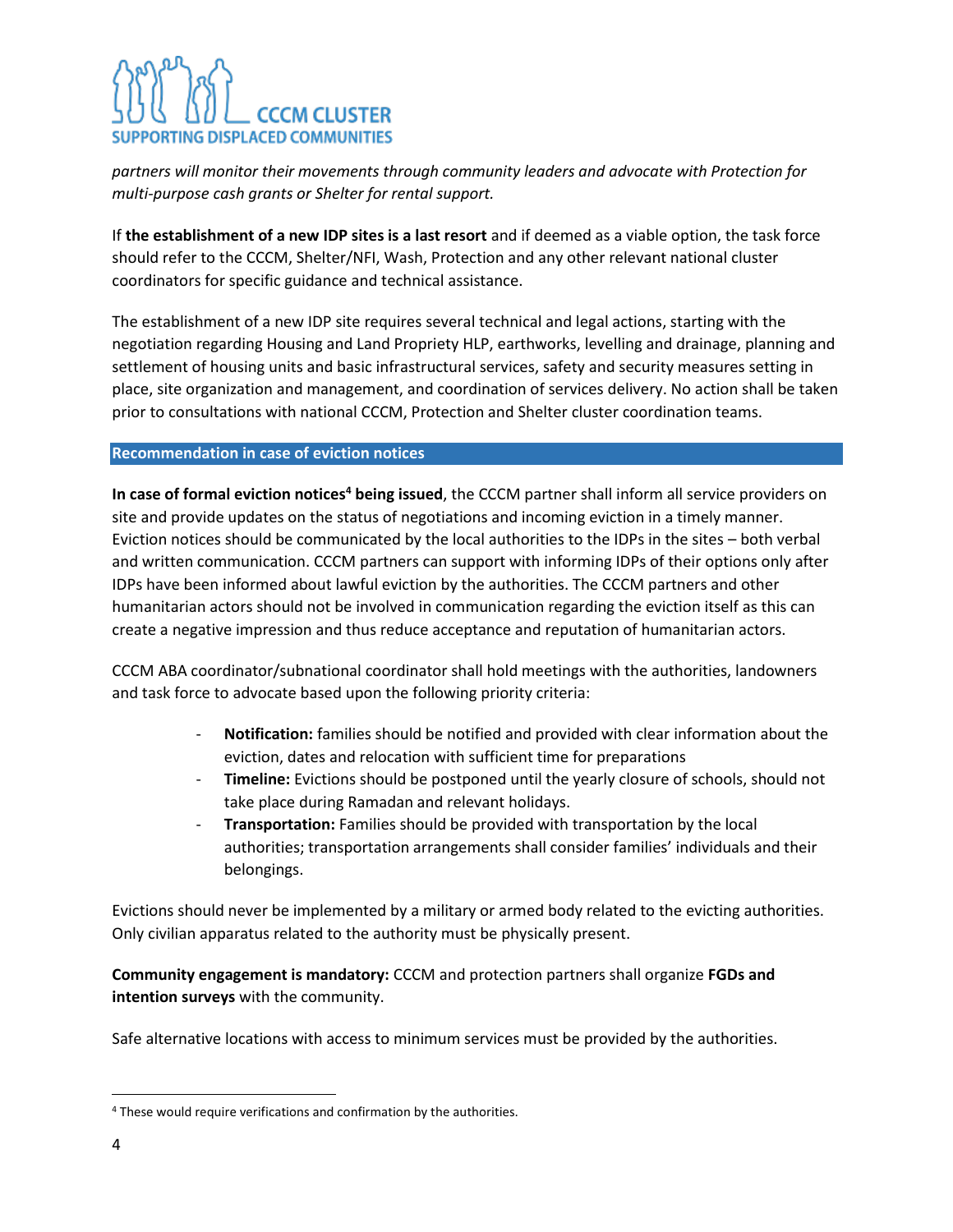The IDP community should be informed of all aspects, options, HLP and their rights to be able to make the most appropriate decisions, if being relocated or return to their areas of origin, in case information confirming the reestablishment of adequate conditions for the return.

IDPs should not be forced to return to their areas of origin. Returns must be voluntary, dignified, safe and assisted. CCCM and Protection partners if available should prepare lists of IDPs target by the eviction accordingly to:

- Segregated data: numbers, ages, and genders of all IDPs currently living in the site subject of eviction;
- Vulnerable households currently living in the site, including details of their specific additional needs;
- Numbers, ages, and genders of all children currently enrolled into schools.

The above lists will allow the CCCM partners to set adequate services to ensure protection and special assistance during the eviction. The lists shall be transmitted to the CCCM partners present on the identified new site of relocation to facilitate the coordination of assistance and support the evicted families upon their arrival.

**In case of formal eviction notices being issued, but no appropriate relocation site is made available**, the CCCM and protection partners should engage the community leaders in nominating focal points available to be contacted – confidentially - for tracking the communities' movement and timely offer assistance to the assessed most vulnerable in the location where they relocate voluntary. . Protection partners with the help of the cluster must identify a relevant mechanism to keep supporting the most vulnerable families after the eviction. This can include referrals and cases transfer to protection partners in the new hosting area/site.

**In case of formal eviction notices being issued, and a site being identified** and considered feasible and suitable by the National CCCM, Shelter, Protection and Wash Clusters, in order to ensure that IDPs are fully informed for making decisions on their relocation, the local CCCM partners should use the following tool (table below) for undertaking coordinate and appropriate actions.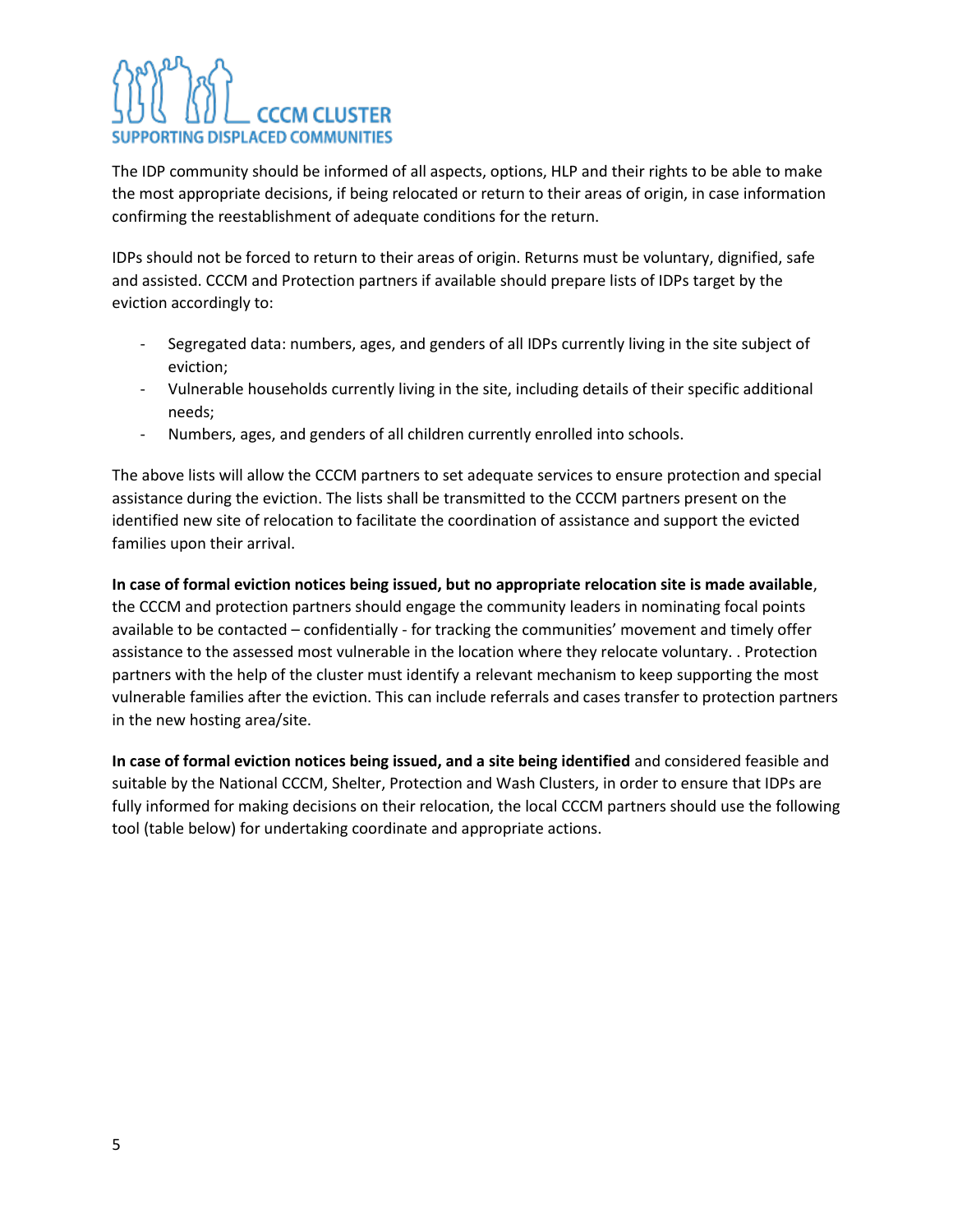*Some variation on the below actions is acceptable if contextually relevant and verified with the cluster teams.*

| <b>Before relocation</b>                                                                                                                  |                               |                 |
|-------------------------------------------------------------------------------------------------------------------------------------------|-------------------------------|-----------------|
| <b>Activity</b>                                                                                                                           | <b>Map actors</b><br>involved | <b>Timeline</b> |
| Document existing services and service providers on the location the IDPs<br>are currently living in (use CCCM technical assessment form) |                               |                 |
| Assess and map the existence of any IDP representatives or / and IDP<br>community structures (committees, etc.) and power structures      |                               |                 |
| Make sure dignified alternative shelter solutions are available, endorsed                                                                 |                               |                 |
| by Shelter Cluster firstly and local authorities / private owners have<br>approved them - preferably in writing                           |                               |                 |
| Make sure that the alternative locations are not in remote areas which<br>would isolate IDPs                                              |                               |                 |
| With relevant agencies, make plan for humanitarian assets and / or<br>facilities in the evicted site                                      |                               |                 |
| Confirm policy with relevant agencies which humanitarian items, ie.                                                                       |                               |                 |
| shelter and latrines could be relocated by the departing household                                                                        |                               |                 |
| Assess the alternative solution for safety and availability of services in<br>coordination with Shelter and Wash partners                 |                               |                 |
| Coordinate with relevant partners, with support of the CCCM Cluster                                                                       |                               |                 |
| coordination team, to ensure adequate service delivery in the new                                                                         |                               |                 |
| location, striving for similar if not improved level of assistance.                                                                       |                               |                 |
| Organize sessions to inform IDPs of available and endorsed alternative                                                                    |                               |                 |
| locations                                                                                                                                 |                               |                 |
| If IDP or host population is already living in the alternative shelter                                                                    |                               |                 |
| solution/premises, organize consultation sessions prior the relocation in                                                                 |                               |                 |
| order to assess and ensure acceptance of new IDPs. Be mindful of cultural                                                                 |                               |                 |
| customs (living space is only shared with extended family, women need<br>private space, etc.)                                             |                               |                 |
| Constitute the list of IDPs willing to benefit from alternative solution(s).                                                              |                               |                 |
| Identified the most vulnerable IDPs (e.g. unaccompanied elderly,                                                                          |                               |                 |
| unaccompanied pregnant women, unaccompanied physically or mentally                                                                        |                               |                 |
| challenged persons, unaccompanied or separated children, child / woman                                                                    |                               |                 |
| headed households, etc.)                                                                                                                  |                               |                 |
| Constitute the list of IDPs who have alternative solutions on their own                                                                   |                               |                 |
| accord                                                                                                                                    |                               |                 |
| Constitute the list of IDPs who do not wish to be relocated and state the<br>reasons if known                                             |                               |                 |
| Plan movement itinerary (date/time of movement, modalities of                                                                             |                               |                 |
| transportation especially for the most vulnerable, reception at alternative                                                               |                               |                 |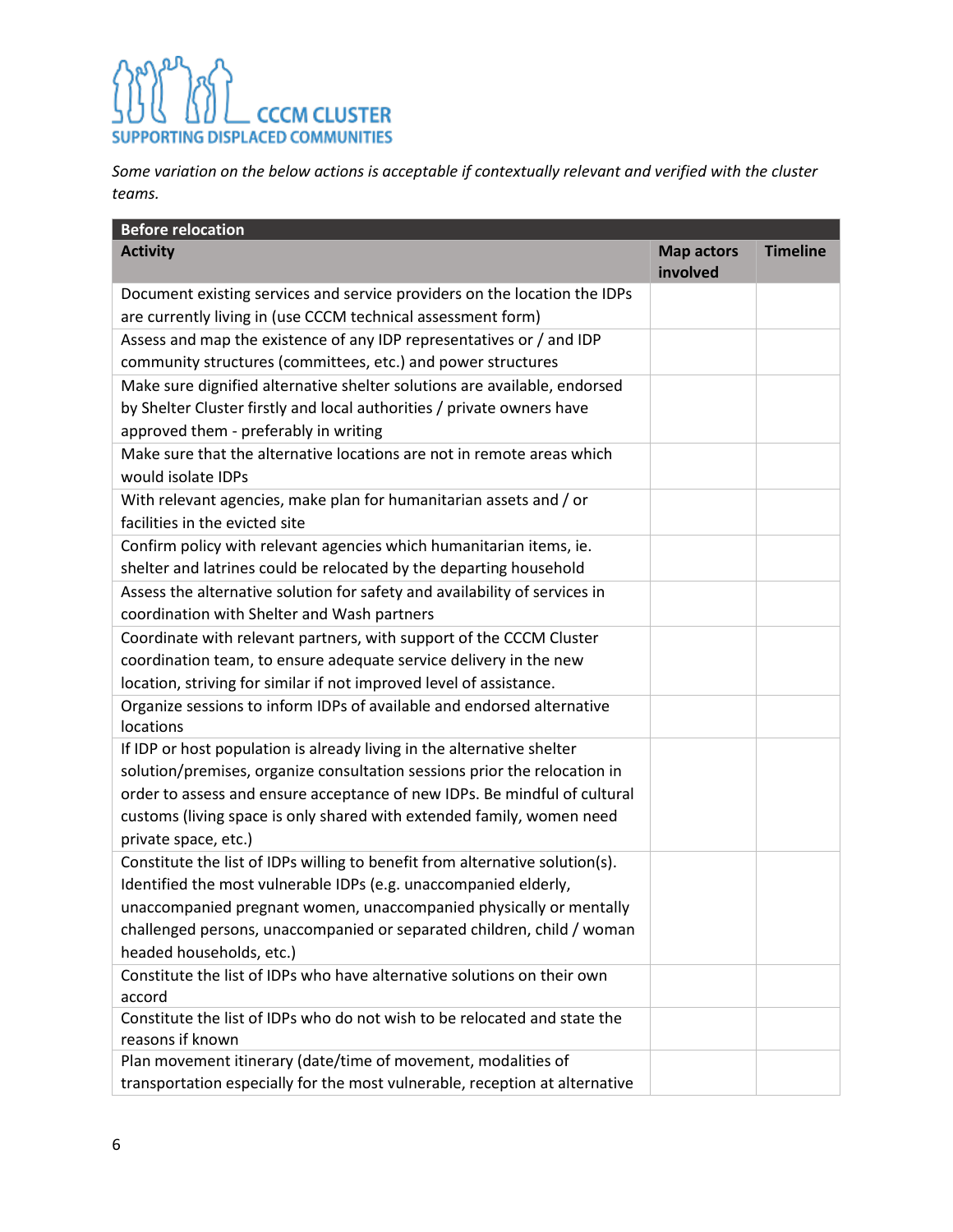| accommodation, etc.) to the new location in consultation with the<br>concerned IDPs                                                                                                                                                           |                               |                 |
|-----------------------------------------------------------------------------------------------------------------------------------------------------------------------------------------------------------------------------------------------|-------------------------------|-----------------|
| Organize special assistance for transportation for vulnerable persons                                                                                                                                                                         |                               |                 |
| Organize a visit by IDPs to the alternative locations if needed and give<br>information on available services                                                                                                                                 |                               |                 |
| CCCM partner to request a letter from local authorities certifying that IDPs                                                                                                                                                                  |                               |                 |
| are willing to be relocated                                                                                                                                                                                                                   |                               |                 |
| <b>During relocation</b>                                                                                                                                                                                                                      |                               |                 |
| <b>Activity</b>                                                                                                                                                                                                                               | <b>Map actors</b><br>involved | <b>Timeline</b> |
| Ensure special assistance for the most vulnerable people and people with<br>specific needs                                                                                                                                                    |                               |                 |
| Ensure protection monitors are on site throughout the relocation                                                                                                                                                                              |                               |                 |
| Ensure that there is a neutral and impartial grievance redress mechanism                                                                                                                                                                      |                               |                 |
|                                                                                                                                                                                                                                               |                               |                 |
| in place so complaints of IDPs or host community can be addressed                                                                                                                                                                             |                               |                 |
| <b>After relocation</b>                                                                                                                                                                                                                       |                               |                 |
| <b>Activity</b>                                                                                                                                                                                                                               | <b>Map actors</b><br>involved | <b>Timeline</b> |
| CCCM partner to request a letter from local authorities certifying that<br>voluntary relocation of IDPs has been completed                                                                                                                    |                               |                 |
| In case the alternative solution is a site, submit De-confliction request<br>through the CCCM Cluster's Coordination team. De-confliction request,<br>through the Cluster, can only be submitted once IDP are actually living in<br>the site. |                               |                 |
| Perform regular CCCM monitoring to the new location and old location if<br>IDPs are still present (use CCCM technical assessment form)                                                                                                        |                               |                 |

#### **Information and Communication**

Information and Communication with IDPs shall be the first activity to be ensured in the relocation process.

The principle that relocation of IDPs can only occur on voluntary basis is a standard among all the involved humanitarian actors and local authorities. In any case IDPs shall not be forcefully moved from current sites.

Messaging to IDPs regarding relocation will primarily be circulated through the local authorities, monitored by CCCM, OCHA, relevant Clusters partners and task force as established.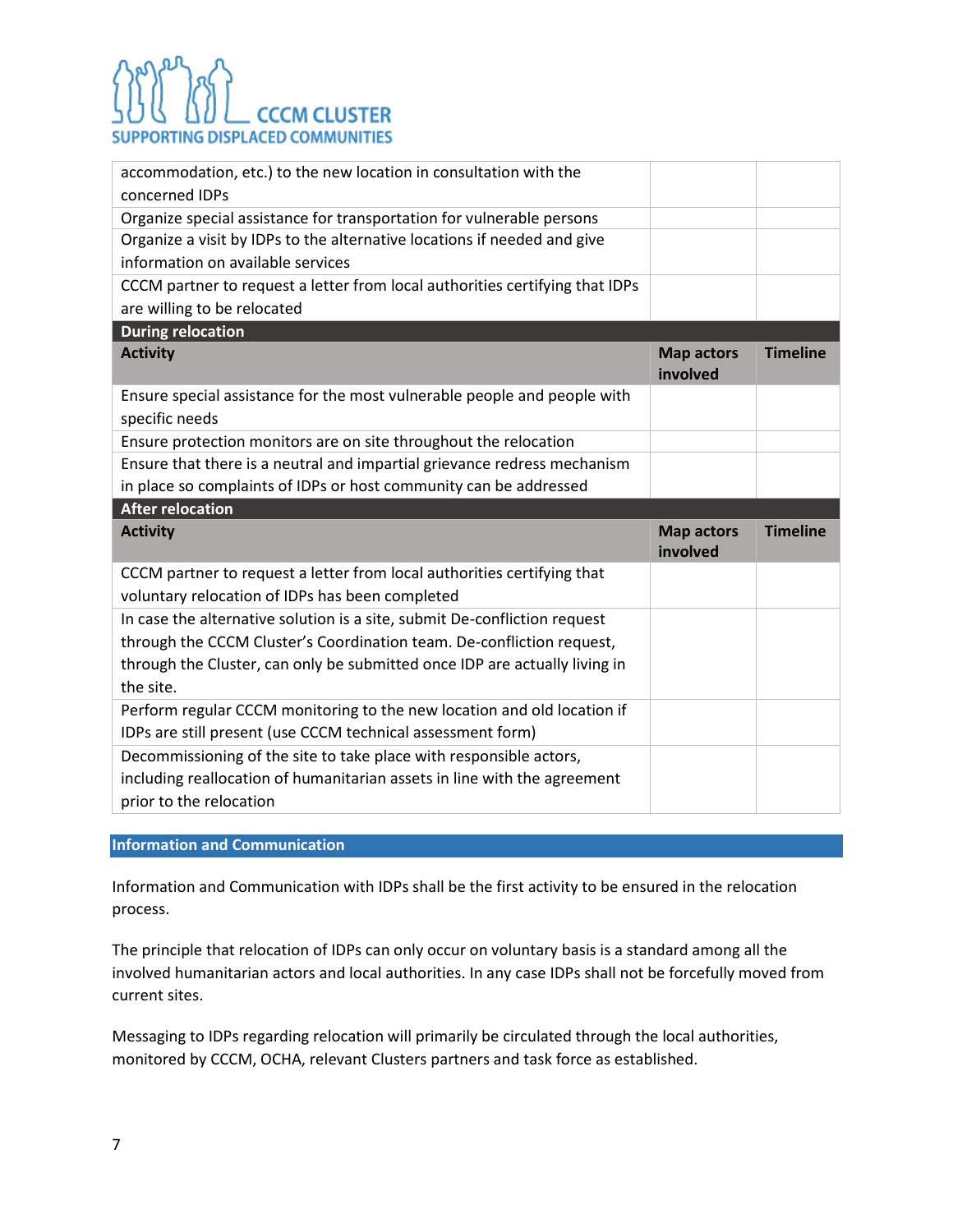OCHA in coordination with CCCM cluster or the task force, when established, shall draft clear univocal messages to inform the IDPs about the relocation options so that IDP households will be properly informed to make decision on their relocation.

Messaging shall include the following minimal key information points:

- Why relocation is necessary;
- Principle of relocation on voluntary basis
- Description of the relocation process
- Relocation options and services available at the alternative site/premises
- Advocacy for transportation support to be provided by the authorities not the humanitarian community.

#### **Relocation process**

The relocation schedule will be developed based on the IDPs intention to be relocated voluntarily.

Following the initial period of sensitization, IDP families will be given a two-week period to decide if they want to voluntarily relocate. CCCM partners and local authorities shall be available for any clarifications.

The IDP households who are willing to be relocated, are requested to register themselves in the relocation lists.

Registration of those willing to relocate will be handled by CCCM partners and the local authorities. During the registration process, the following information will be recorded:

- Family members' names,
- valid ID card / means for identification,
- area of origin and new area of relocation
	- In addition, CCCM will complete a rapid vulnerability assessment on all households to identify any specific needs that may be required special assistance during the transport and relocation.
	- CCCM will register the amount of belongings to be transported for each family, with a limit to be determined beforehand, and coordinate delivery of items to the new site of relocation.
	- CCCM will lead extensive sensitization with the households on the movement of personal items.
	- Itinerary schedule will be planned on the bases of the lists of IDPs and their belongings by
	- CCCM in close contact with local authorities will planned the itinerary schedules in due considerations of IDPs lists and their belonging to ensure a smooth and effective relocation plan. CCCM will propose to the concerned IDPs the relocation plan, including information of site where each family could potentially be relocated to, and revise the plan according to the families' feedback.
	- CCCM will require that no families be separated and that all families living in one site will be relocated together in similar circumstances.